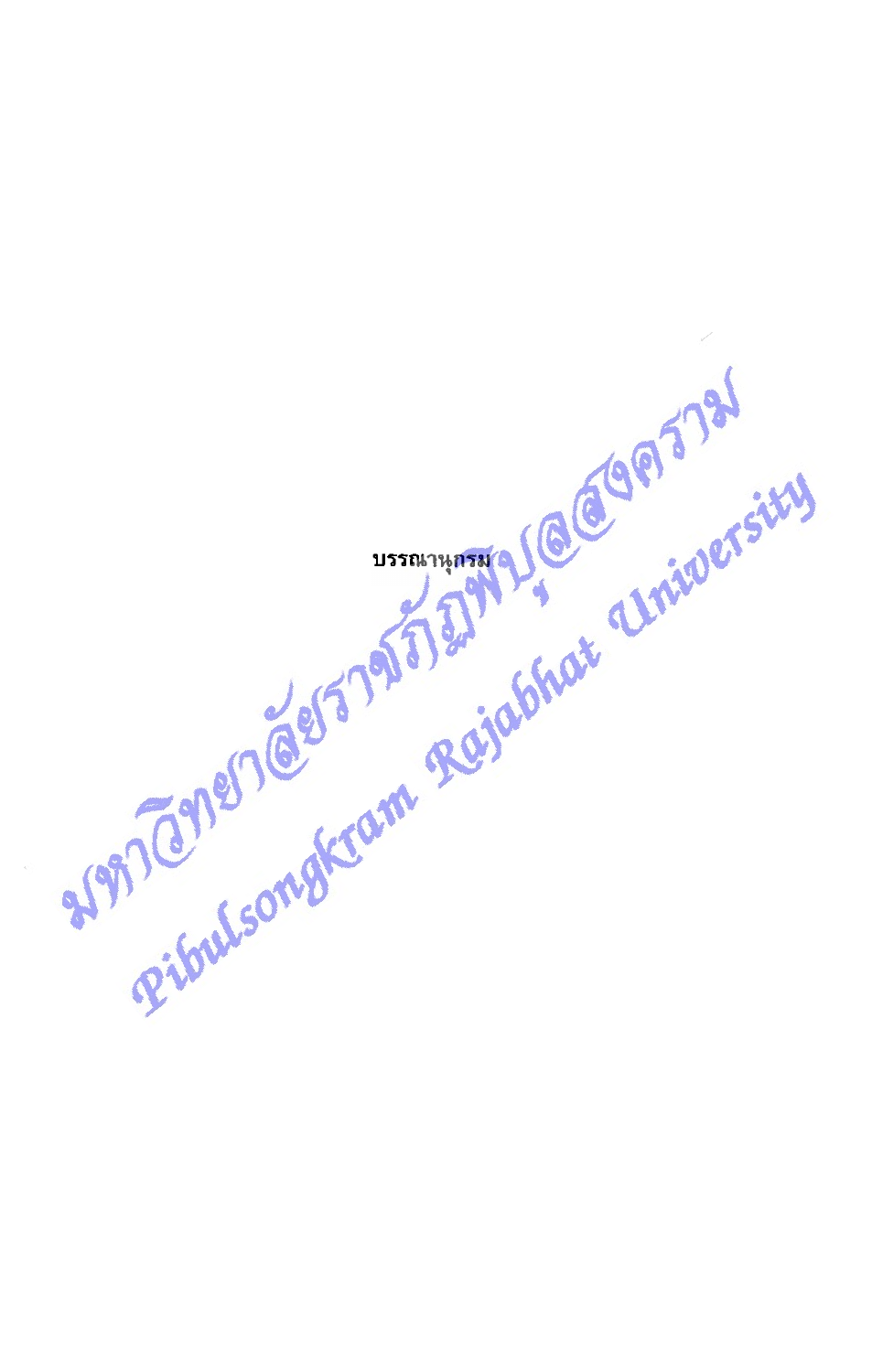## บรรณานุกรม

กรมวิชาการ. (2542). " ธรรมนูญสถานศึกษา" ในเอกสารประกันคุณภาพการศึกษา. กรุงเทพฯ : คุรุสภาลาดพร้าว. (2545). หลักสูตรการศึกษาขั้นพื้นฐาน พุทธศักราช 2544. พิมพ์ครั้งที่ 3 กรุงเทพฯ. : โรงพิมพ์องค์การรับส่งสินค้าและพัสดุภัณฑ์(ร.ส.พ.). กรมส่งเสริมการปกครองท้องถิ่น. (2542). ทารบริหารงานบุคคลสำหรับพนักงานครู เทศบาล. กรุงเทพฯ : กรมส่งเสริมการปกครองส่วนท้องถิ่น. กรมสามัญศึกษา. (2543). การมีส่วนร่วมของชุมชนในการจัดการศึกษาชั้นพื้นฐานระเ มัธยมศึกษา. กรุงเทพฯ : โรงพิมพ์การศาสนา. ึกิติ ดยัคคานนท์. (2536). **นักบริหารทันสมัย, พิมพ์ครั้งที่**4. กรุงเทพฯ : บัต<mark>เดอร์ฟ</mark>ลาย. กิติมา ปรีดีติลก. (2532). **การบริหารและการนิเทศการศึกษาเบื้องต้น,** กรุงเทพฯ : อักษรพิพัฒน์. ้เจริญ เลี่ยมสุวรรณ. (2530). กระบวนการบริหารงา<mark>นของประธานกรร</mark>มการกลุ่มโรงเรียน ประถมศึกษา สังกัดสำนักงานการประถมศึกษาจังหวัดเพชรบุรี, วิทยานิพนธ์ ปริญญามหาบัณฑิต บัณฑิตวิทยาลัย จุฬาลงกรณ์มหาวิทยาลัย. โฉมฉาย พรมปัญญา. (2540). การมีส่วนร่วมของชุมชนในการพัฒนาการประถมศึกษา ระดับอำเภอและระดับจังหวัดของจังหวัดพิษณุโล<mark>ก. วิท</mark>ยานิพนช์ปริญญา มหาบัณฑิต มหาวิทยาลัยนเรศวร. ชำนาญ ปาณาวงษ์. (2544). ปัจจัยที่ส่งผลต่อการมีส่วนร่วมในการจัดการศึกษาโรงเรียน ประณมศึกษา สังกัดสำนักงานการประณหศึกษาจังหวัดกำแพงเพชร : <mark>. กรณีสีกษาพทุกรณี. วิทยานิพนธ์ปริญญามหาบัณฑิต มหาวิทยาลัยนเรศวร.</mark> ชูชาติ พ่วงสมจิตร์. (2540). การวิเ<mark>ดราะท์บั</mark>จจัยที**่ส่งเสริมและบัจจัยที่เป็นอุปสรรคต่อการมี** ์ส่วนร่วมของชุม**ชนกับโรงเรียนประถมศึกษาในเขตปริมณฑล** กรุงเทพมหานคร วิทยานิพนธ์ปริญญามหาบัณฑิต บัณฑิตวิทยาลัย จุพาลงกรณ์ มหาวิทยาลัย. ธงชัย สันดิวงษ์ (2537). อ<mark>งค์การและการบริหาร. พิมพ์ครั้งที่ 9. กรุงเทพฯ :</mark> ไทยวัฒนาพานิช. ี่ ชีววุฒิ ประทุมนพรัตน์ และคณะ. (2530). ภารบริหารและการพิเทศการศึกษา. สงขลา :

เทมการพิมพ์.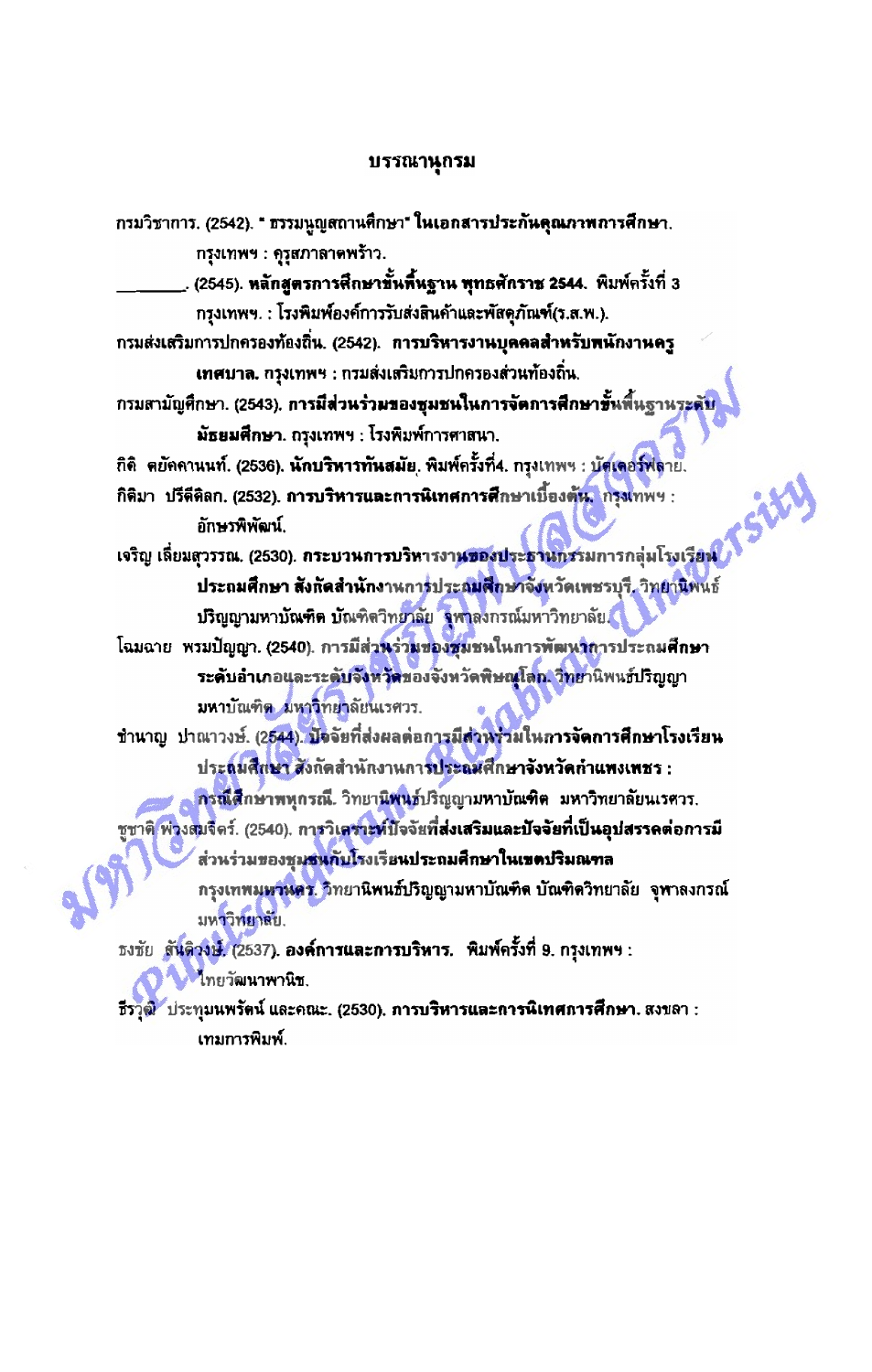นิรันดร์ จงวุฒิเวศย์. (2527). กลวิธีแนวทางการส่งเสริมการมีส่วนร่วมของประชาชนใน งานพัฒนาชุมชน. กรุงเทพฯ : มหาวิทยาลัยเกษตรศาสตร์

บุญชม ศรีสะอาด. (2540). การวิจัยเบื้องต้น. พิมพ์ครั้งที่ 2. กรุงเทพฯ : สุวิริยาสาส์น การพิมพ์.

ประจักษ์ วัฒนศิริ (2543) การมีส่วนร่วมปฏิบัติงานตามหน้าที่ของคณะกรรมการ โรงเรียนประถมศึกษาสังกัดสำนักงานการประถมศึกษาจังหวัดกำแพงเพชร. วิทยานิพนธ์ปริญญามหาบัณฑิต สถาบันราชภัฎกำแพงเพชร.

ประพนธ์ ปิยรัตน์ (2534). "การพัฒนาแบบมีส่วนร่วม" ในเอกสารประกอบการสัมมนา ์วิชาการ เรื่องการพัฒนาแบบมีส่วนร่วม, กรุงเทพฯ : สถาบันพัฒนาก สาธารณสุขอาเซียน. มหาวิทยาลัยมหิดล.

พนัส หันนาคินทร์. (2523). <mark>หลักการบริหารโรงเรียน. พิ</mark>มพ์ครั้งที่ 3. กรุง<mark>เทพ</mark>ฯ วัฒนาพานิช.

ี พัฒน์ สุจำนงค์ และคนอื่นๆ. (2524). **การพัฒนาชุมชนแบบผสมผสานใน**ประเทศไทย กรุงเทพฯ : ไทยวัฒนาพานิช.

ไพฑูรย์ เจริญพันธุวงศ์. (2529). **พฤติ**กรรมดวามเป็<mark>นผู้นำของ</mark>ผู้บริหารของวิทยาลัยครู สุรินทร์. สุรินทร์ : วิทยาลัยครูสุรินทร์.

ไพรัดน์ เตชะรินทร์. (2527). การบริ<mark>หารงานพัฒน</mark>าชนบท. กรุงเทพฯ. : ไทยวัฒนาพานิช. มนัส อินหอม และคณะ. (2534). กระบวนการบริหารโรงเรียนกับการวางขอบข่ายงาน

ความสัมพันธ์ระหว่างโรงเรียนกับชุมชน ของผู้บริหารโรงเรียนประถมศึกษา ์ดีเด่น สั<mark>งกัดสำนัก</mark>งานการประถมศึกษาจังหวัดพิษณุโลก. วิทยานิพนธ์ปริญญา มหาบัณฑิต มหาวิทยาลัยนเรศวร.

<u>เมตต์ เมตต์การุณ์จีต. (2541). การมีส่วนร่วมในการบริหารโรงเรียนของคณะกรรมการ</u> ี่สึกษาประจำโรงเรียนเทศบาลในจังหวัดนครราชสีมา. วิทยานิพนธ์ปริญญา มหาบัณฑิต บั**ณฑิตวิท**ยาลัย มหาวิทยาลัย**สุโขทัยธรรมาธิราช.** 

าภรณ์ วงศ์ไหญ่ (2540). <mark>ภารมีส่วนร่วมของชุมชนในการพัฒนาการศึกษาของ</mark> โรงเรียนประถมศึกษา สังกัดสำนักงานการประถมศึกษาจังหวัดพิษณุโลก. . จิทยานิพนธ์บริญญามหาบัณฑิต มหาวิทยาลัยนเรศวร.

วันชัย <mark>รอดฉาย. (2544) ศักยภาพชุมชนที่มีส่วนร่วมในการพัฒนาโรงเรียนประถมศึกษา</mark> อย่างมีประสิทธิผล : กรณีศึกษาชุมชนบ้านหนองน้ำดำ จังหวัดกำแพงเพชร. วิทยานิพนธ์ปริญญามหาบัณฑิต มหาวิทยาลัยนเรศวร.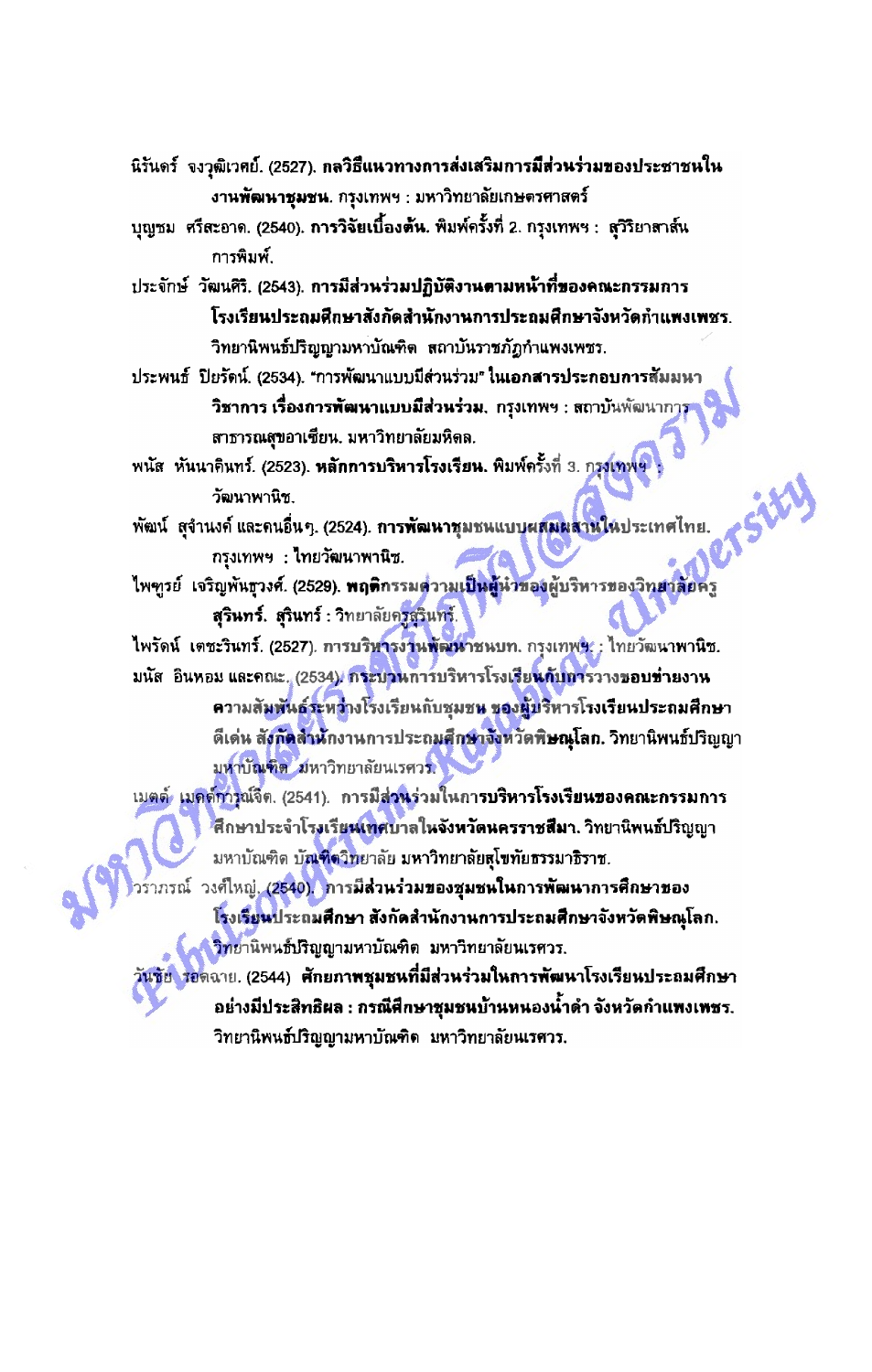วาด หนูมา และคณะ. (2540). การศึกษาปัจจัยและกระบวนการที่ชุมชนมีส่วนร่วมในการ พัฒนาโรงเรียนประถมศึกษาที่มีประสิทธิผลต่อคุณภาพการศึกษา : ศึกษา เปรียบเทียบเฉพาะกรณีโรงเรียนดีเด่นรางวัลพระราชทานในจังหวัดชัยนาท และอุทัยธานี วิทยานิพนธ์ปริญญามหาบัณฑิต มหาวิทยาลัยนเรศวร.

วิราพร พงศ์อาจารย์. (2542). ความรู้พื้นฐานเกี่ยวกับการวิจัย, พิษณุโลก : คณะครุศาสตร์ สถาบันราชภัฏพิบลสงคราม.

วิโรงน์ สารรัตนะ. (2542). การบริหาร หลักการ ทฤษฎี และประเด็นทางการศึกษา. กรุงเทพฯ. : โรงพิมพ์ทิพยวิสุทธิ์.

วิไลพร สมบูรณ์ชัย. (2534). การมีส่วนร่วมของ**ผู้นำอาสาสมัครพัฒนาชุ**มชน ในการ อนุรัก**ษ์ทรัพยากรธรรมชาติ จังหวัดลำปาง.** วิทยานิพน<del>ธ์</del>ปริญญามหาบัณฑิต บัณฑิตวิทยาลัย มหาวิทยาลัยมหิดล.

์ศิริกาญจน์ โกสุมภ์. (2542). **การมีส่วนร่วมของชุมชนและโรง**เรียนเพื่<mark>อการจัดการศึกษา</mark> **ขั้นพื้นฐาน.** วิทยานิพนธ์ปริญญามหาบัณฑิต สาขาพัฒน<mark>ทึกษาศ</mark>าสตร์ บัณฑิตวิทยาลัย มหาวิทยาลัยศรีนครินทุ<u>รวิโรฒ</u>,

- ์ศิริวรรณ ดันดระวิวัฒน์ (2530) ถารบริหารแบบมีส่<mark>วนร่วม ตึกษาเฉพาะกรณีการไฟฟ้</mark> **ฝ่ายผลิตแห่งประเทศไ**ทย. วิทยานิพนชั้ปริญญามหาบัณฑิต *ม*หาวิทยาลัย นเรศวร.
- สมเคช สีแสง. (2540). คู่มือบริหารโรงเรียนประถมศึกษาตาม พ.ร.บ. การศึกษาแห่งชาติ. พิษณุโลก : สำนักงานเขตพื้นที่การศึกษาพิษณุโลก เขต 1.
- สมหวัง พิธยานุวัฒน์ (2541) การศึกษาความจำเป็<mark>นในการพัฒนาผู้บริหารโรงเรียน</mark> ประสมศึกษา, กรุงเทพฯ : คณะคร**ุดาสตร์ จุฬาลงกรณ์มหาวิทยาลัย.**

สำนักงานการปลัดกระทรวงศึกษาธิการ. (2541). แผนพัฒนาการศึกษาศาสนาและ วัฒนธรรมระยะที่ 8 (พ.ศ. 2540 - 2544) ของกระทรวงศึกษาธิการ.

ักรุงเทพฯ : โรงพิม<mark>พ์คุรุสภ</mark>า.

(2540). แนวทางทารปฏิรูปโรงเรียนและสถานศึกษาตามนโยบายการปฏิรูป การศึกษา. กรุงเทพฯ : โรงพิมพ์คุรุสภา.

ลำนักงานคณะกรรมการการประถมศึกษาแห่งชาติ . (2535). แผนการศึกษาแห่งชาติ พ.ศ. 14 2535. กรุงเทพฯ : ศรีเมืองการพิมพ์.

> . (2540). ระเบียบกระทรวงศึกษาธิการว่าด้วยการแต่งตั้งคณะกรรมการศึกษา ประจำโรงเรียนประถมศึกษา พ.ศ. 2525, กรุงเทพฯ : องค์การค้าคุรุสภา.

. (2541ก). รัฐธรรมนูญแห่งราชอาณาจักรไทย ทุทธศักราช 2540. กรุงเทพฯ : โรงพืมพ์การศาสนา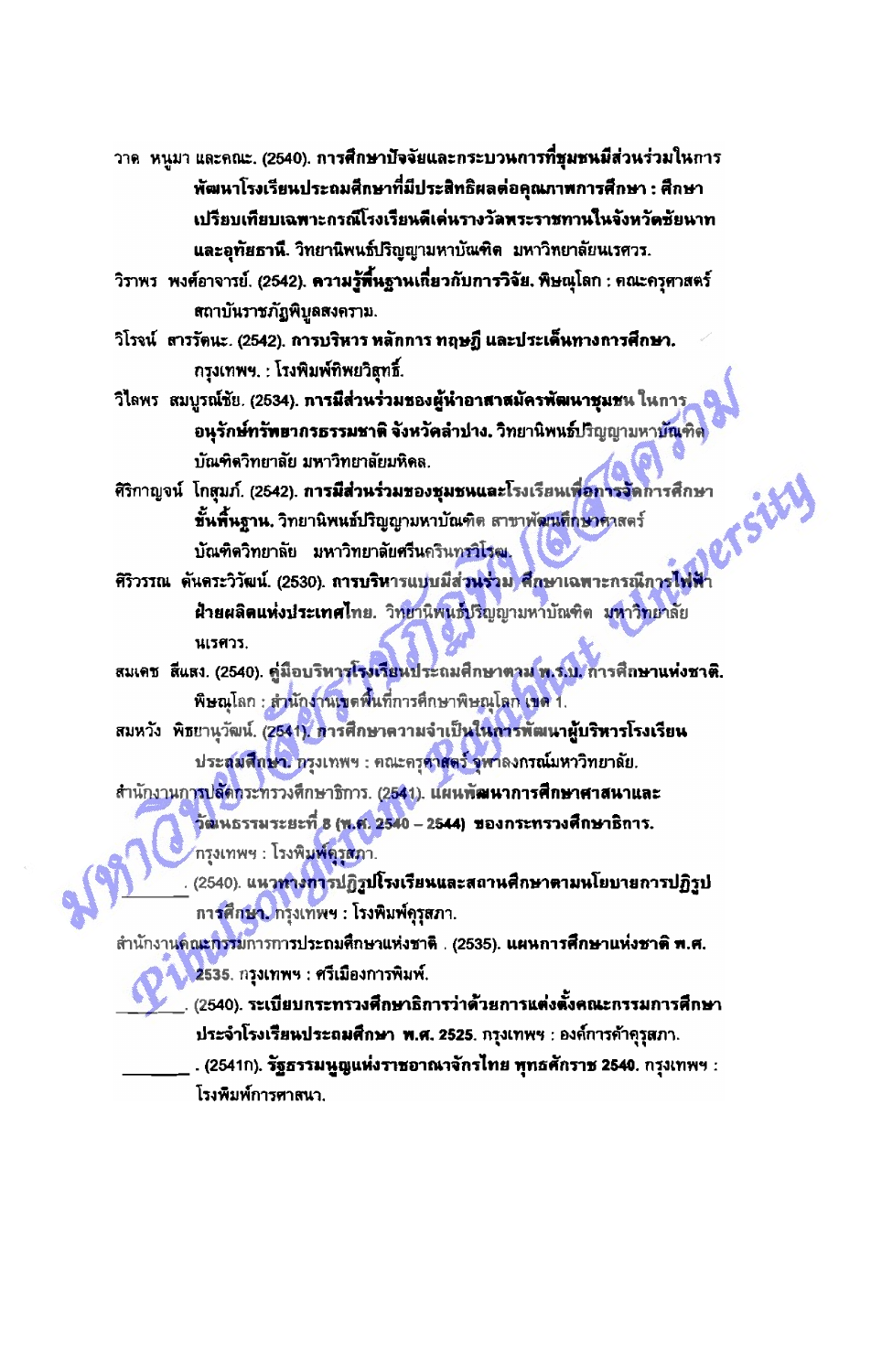สำนักงานคณะกรรมการการประถมศึกษาแห่งชาติ , (2541ข), เอกสารชุดการประกัน

คุณภาพการศึกษา เล่ม 6 : เทคนิคการพัฒนางานเพื่อสู่มาตรฐาน. กรุงเทพฯ : โรงพิมพ์คุรุสภาลาดพร้าว,

- . (2543n). แนวทางการดำเนินงานของคณะกรรมการสถานศึกษาขั้นพื้นฐาน. กรุงเทพฯ : โรงพิมพ์ครุสภาลาดพร้าว.
- \_. (2543 ข). ระเบียบกระทรวงศึกษาธิการว่าด้วยคณะกรรมการสถานศึกษา ขั้นพื้นฐาน พ.ศ. 2543. กรุงเทพฯ : ตำนักงานคณะกรรมการการประถมศึกษา แห่งชาติ, อัดสำเนา.
- . (2545). ชุดฝึกอบรม การพัฒนาหลักสูตรสถานศึกษา วิถีสู่การปฏิรูป กระบวนการเรียนรู้ทั้งระบบ. กรุงเทพฯ. : สำนักงาน.

\_\_. (ม.ป.ป.), ระเบียบกระทรวงศึกษาธิการว่าด้วยตณะกรรมการโรงเรียน <mark>ประถมศึกษา พ.ศ. 2539.</mark> กรุงเทพฯ : สำนักงานคณะกรรม<mark>การการป</mark>ระถมศึกษา แห่งชาติ. (อัดสำเนา).

สำนักงานคณะกรรมการพัฒนาเศรษฐกิจและสังคมแห่งชาติ. (2539). แผนพัฒนาเศรษฐกิจ นละสังคมแห่งชาติ ฉบับที่ 8 พ.ศ. 2540 - 2544. กรุงเทพฯ : เม็ดทรายพรินติ้ง.

สำนักงานคณะกรรมการสถานศึกษาแห่งชาติ. (2546). เอกสารประกอบการศึกษาด้วย

ดนเองหลักสูตรผู้ช่วยผู้บริหรรสถานศึกษาและผู้บริหารสถานศึกษา. ุกรุงเทพฯ : สำนักงานคณะกรรมการสถานศึกษาแห่งชาติ.

- สำนักงานปฏิรูปการศึกษา, (2539), ปฏิรูปการศึกษา, กรุงเทพฯ ; สำนักงานการปฏิรูป การศึกษา...
- สิริ เทศประสิทธิ์และคณะ. (2526). บทบาทผู้บริหารสถานศึกษาใ**นฐานะผู้ให้บริการแก่** ชุมชนในเอกสารชุดวิชาโรง<mark>เรียน</mark>กับชุมชน หน่วยที่ 8 – 15. กรุงเทพฯ : ตาขาวิชาศึกษาศาสตร์ มหาวิทยาลัยสุโขทัยธรรมาธิราช.

ัศน์ วัฒนสุทธิ. (2544). สภาพการมีส่วนร่วมบริหารโรงเรียนของกรรมการโรงเรียน ประถมศึกษา สังกัดงานการปร<mark>ะถมศึกษาจังหวัดพิษณุโลก.</mark> วิทยานิพนธ์ ปริญญามหาบัณฑิต มหาวิทยาลัยนเรศวร.

ลุพิชญา <mark>, ชีระกุล. (25</mark>25). ควา**มสัมพันธ์ระหว่างโรงเรียนกับชุมชน. พิมพ์ครั้งที่ 2. พิษณุโลก :** ภาควิชาการบริหารการศึกษา คณะศึกษาศาสตร์ มหาวิทยาลัยศรีนครินทวิโรฒ พิษณุโลก, (อัตตำแนา)